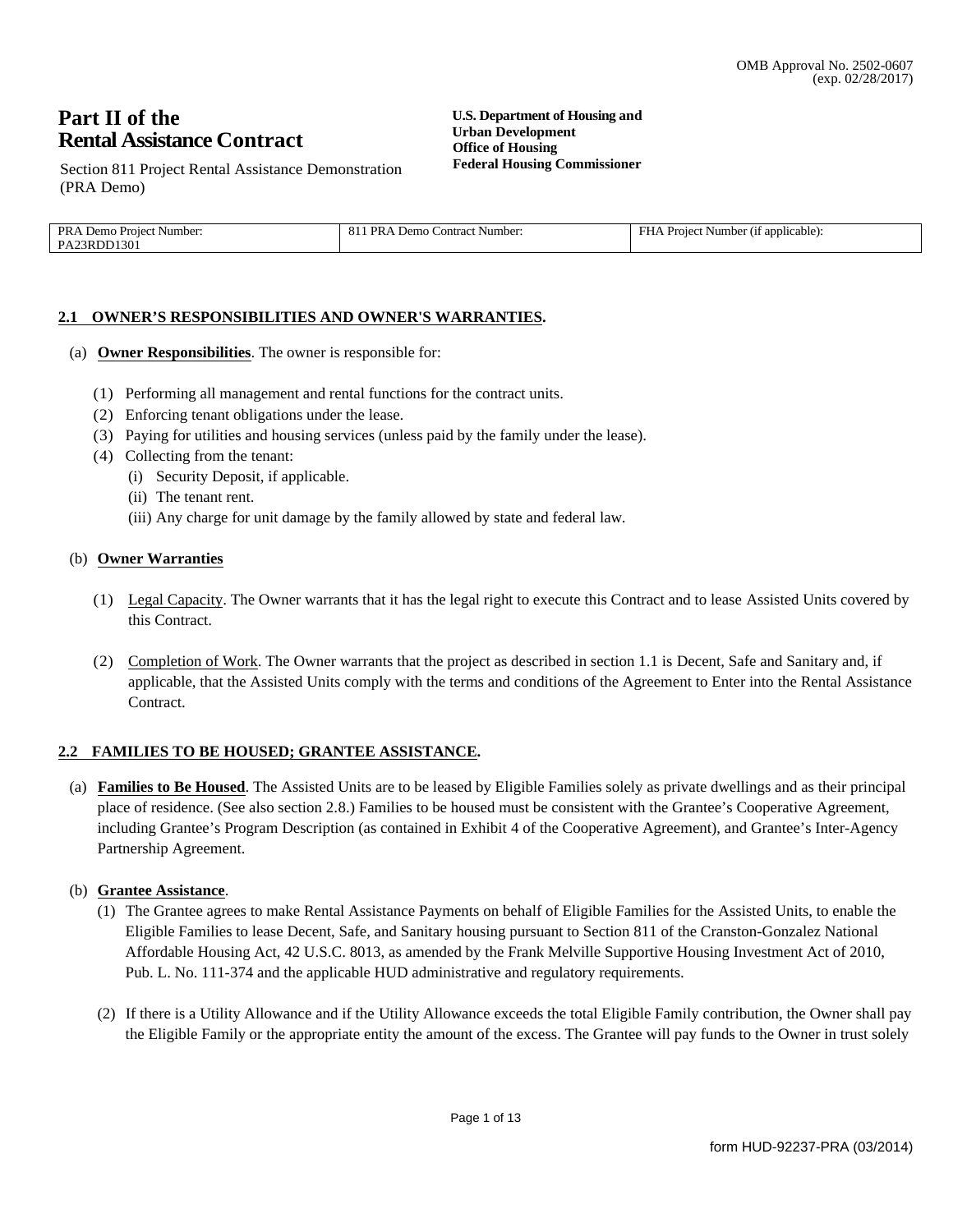for the purpose of making this payment. Any pledge by the Owner of payments properly payable under this Contract shall not be construed to include payments covered by paragraph  $(b)(2)$  of section 2.2.

# 2.3 MAXIMUM HOUSING ASSISTANCE COMMITMENT; PROJECT ACCOUNT.

(a) Maximum Annual Contract Commitment. The Grantee shall not make any Rental Assistance Payments in excess of the amount identified in section 1.1(c) and Exhibit 1, Part I of the RAC, unless Grantee, at its discretion, approves Owner's request to adjust the amount of Rental Assistance Payments in cases where the Rental Assistance Payments are inadequate to provide for reasonable operating costs for the Assisted Units.

The Grantee may reduce the amount identified in section 1.1(c) where there is a reduction in the number of Assisted Units, in the Contract Rents or pursuant to any other provision of this Contract.

### 2.4 PROJECT RENTAL ASSISTANCE PAYMENTS TO OWNERS.

### (a) Rental Assistance Payments on Behalf of Families.

- (1) Rental Assistance Payments shall be paid to the Owner for Assisted Units under lease for occupancy by Eligible Families in accordance with the Contract as attached in Exhibit 1, Part I of the RAC. The Rental Assistance Payments will cover the difference between the Contract Rent and that portion of the rent payable by the Eligible Family as determined in accordance 24 CFR part 5 and other applicable administrative and regulatory requirements.
- (2) The amount of Project Rental Assistance Payments payable on behalf of the Eligible Family and the amount of rent payable by the Eligible Family shall be subject to change by reason of changes in Eligible Family Income, Eligible Family composition, or pursuant to any HUD regulations or administrative guidance related to the Assisted Units; or by reason of a change in any applicable Utility Allowance, as approved or required by the Grantee. Any such change shall be effective as of the date stated in a notification of the change to the Eligible Family, which need not be at the end of the Lease Term.
- (b) Vacancies During Rent-Up. Grantees can determine whether to include payment of vacancies in its Project Rental Assistance program. If the Grantee decides to provide vacancy payments, for each Assisted Unit that is not leased as of the effective date of this contract, the Owner is entitled to vacancy payments that may not exceed 80 percent of the Contract Rent for up to 60 days of vacancy, provided that the Grantee/Owner: (1) commences and performs appropriate feasible actions to fill the vacancy, consistent with Grantee's PRA program and otherwise complied with section 2.2 of the Agreement, and (2) has not rejected any eligible applicants, except for good cause acceptable to the Grantee.
- (c) Vacancies after Rent-Up. If an Eligible Family vacates an Assisted Unit and the Grantee program includes vacancy payments, the Owner is entitled to Rental Assistance Payments (except as provided in paragraph (d) of this section) that may not exceed 80 percent of the Contract Rent for up to 60 days of vacancy if the Owner:
	- (1) Certifies that it did not cause the vacancy by violating the lease, the Contract or any applicable law;
	- (2) Notified the Grantee of the vacancy or prospective vacancy and the reasons for it immediately upon learning of the vacancy or prospective vacancy;
	- (3) Has fulfilled and continues to fulfill the requirements under this Contract; and
		- (i) Commence and perform appropriate feasible actions to fill the vacancy, consistent with the Grantee's PRA program; and
		- (ii) Has not rejected any eligible applicant, except for good cause acceptable to the Grantee.
	- (4) Certifies that any eviction of an Eligible Family resulting in a vacancy was carried out in compliance with section 2.9.
- (d) Vacancies for Longer than 60 Days. If an Assisted Unit continues to be vacant for more than 60 consecutive days either during rent-up or after rent-up the Owner shall not be entitled to any payments under 2.4(b)-(c). Grantee and Owner shall comply with any administrative requirements imposed by HUD as related to vacancies for the Section 811 Project Rental Assistance program.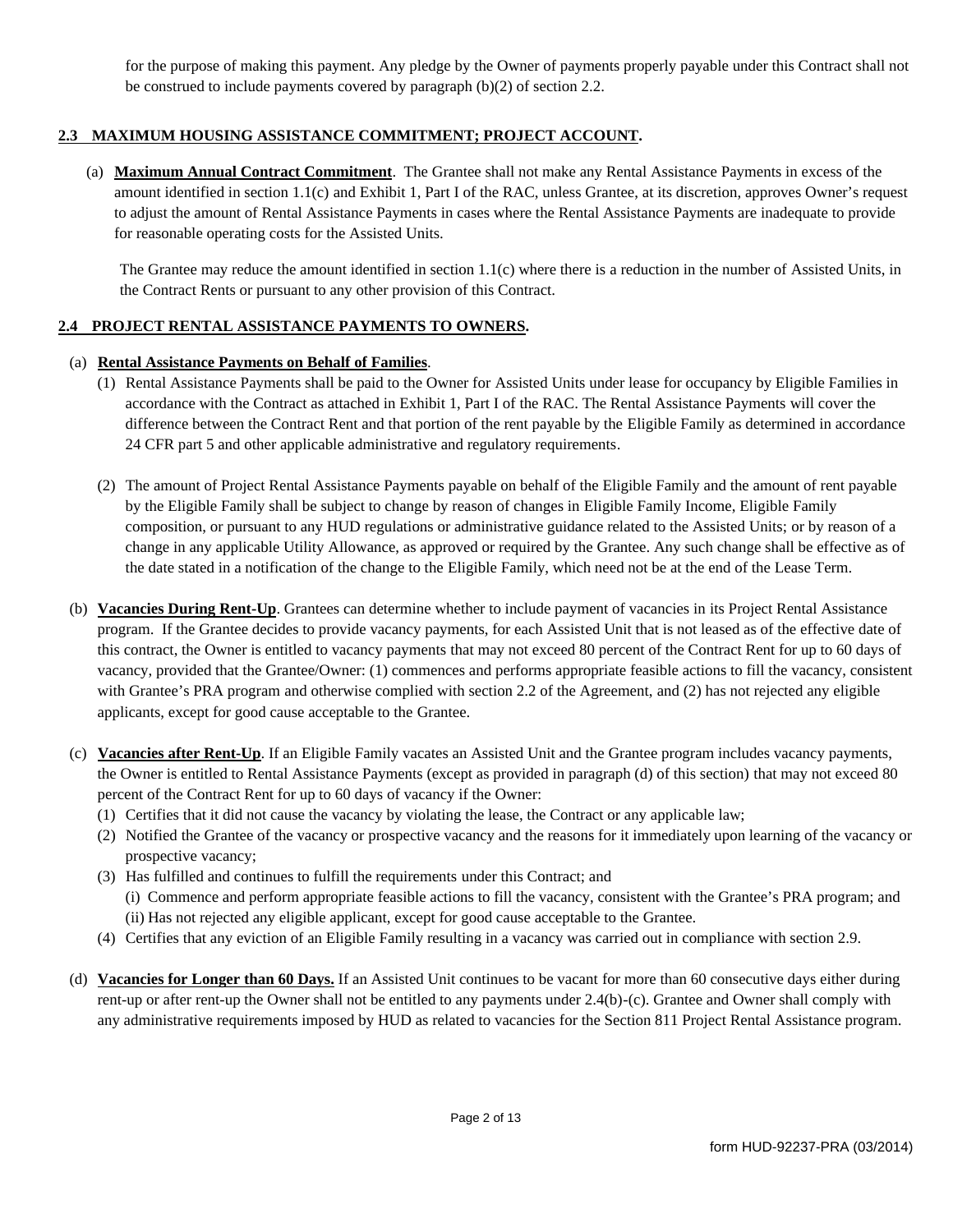(e) Grantee Not Obligated for the Eligible Family's Rent. The Grantee has not assumed any obligation for the amount of rent payable by any Eligible Family or the satisfaction of any claim by the Owner against any Eligible Family other than in accordance with section 2.4 of this Contract. The financial obligation of the Grantees is limited to making Project Rental Assistance Payments on behalf of Eligible Families in accordance with this Contract.

### (f) Owner's Monthly Requests for Payments.

- (1) The Owner shall submit monthly requests to the Grantee or as directed by the Grantee for Rental Assistance Payments. Each request shall set forth: (i) the name of each Eligible Family and the address and/or number of the unit leased by the Eligible Family; (ii) the address and/or the number of each unit, if any, not leased to Families for which the Owner is claiming payments; (iii) the Contract Rent as set forth for each unit for which the Owner is claiming payments as listed in (1) Exhibit 1, Part I of the RAC for the initial year, and (2) the Grantee approved Rent Schedule (form HUD-92458) for subsequent years; (iv) the amount of rent payable by the Eligible Family leasing the unit; and (v) the total amount of Rental Assistance Payments requested by the Owner.
- (2) Each of the Owner's monthly requests shall contain a certification by it that to the best of its knowledge and belief (i) the Assisted Units are in Decent, Safe, and Sanitary condition, (ii) all the other facts and data on which the request for funds is based are true and correct, (iii) the amount requested has been calculated in accordance with the provisions of this Contract and is payable under the Contract, (iv) none of the amount claimed has been previously claimed or paid under this Contract, and (v) the Owner has not received and will not receive any payments or other consideration from the Eligible Family, the Grantee, HUD, or any other public or private source for the Assisted Unit beyond that authorized in this Contract and the lease.
- (3) If the Owner has received an excessive payment, the Grantee, in addition to any other rights to recovery, may deduct the amount from any subsequent payment or payments.
- (4) The Owner's monthly requests for Rental Assistance Payments are subject to penalty under 18 U.S.C. 1001, which provides, among other things, that whoever knowingly and willfully makes or uses a document or writing containing any false, fictitious, or fraudulent statement or entry, in any matter within the jurisdiction of any department or agency of the United States, shall be fined not more than \$10,000 or imprisoned for not more than five years, or both.

### 2.5 MAINTENANCE, OPERATION AND INSPECTION.

(a) Maintenance and Operation. The Owner agrees to maintain and operate the Assisted Units and related facilities in a Decent, Safe, and Sanitary condition in accordance with the requirements in 24 CFR part 5, subpart G including the provision of all the services, maintenance and utilities set forth in section  $1.1(e)$ . The Owner also agrees to comply with the lead-based paint regulations at 24 CFR part 35. If the Grantee determines that the Owner is not meeting one or more of these obligations, the Grantee shall have the right to take action under section 2.19(b).

### (b) Inspection.

- (1) Prior to occupancy of any Assisted Unit by an Eligible Family, the Eligible Family must be given the opportunity to be present for the move-in unit inspection. The inspection of the Assisted Unit would be completed by both the Owner and the Eligible Family and both shall certify, on a form prescribed or approved by the Grantee that they have inspected the Assisted Unit and have determined it to be Decent, Safe, and Sanitary condition in accordance with the criteria provided in the form. The Owner shall keep a copy of this inspection and make part of the lease as an attachment to the lease. If the Eligible Family waives the right to this inspection, a form prescribed or approved by the Grantee would be signed by the Eligible Family indicating they have waived this right.
- (2) The Owner shall perform unit inspections of the Assisted Units on at least an annual basis to determine whether the appliances and equipment in the unit are functioning properly and to assess whether a component needs to be replaced or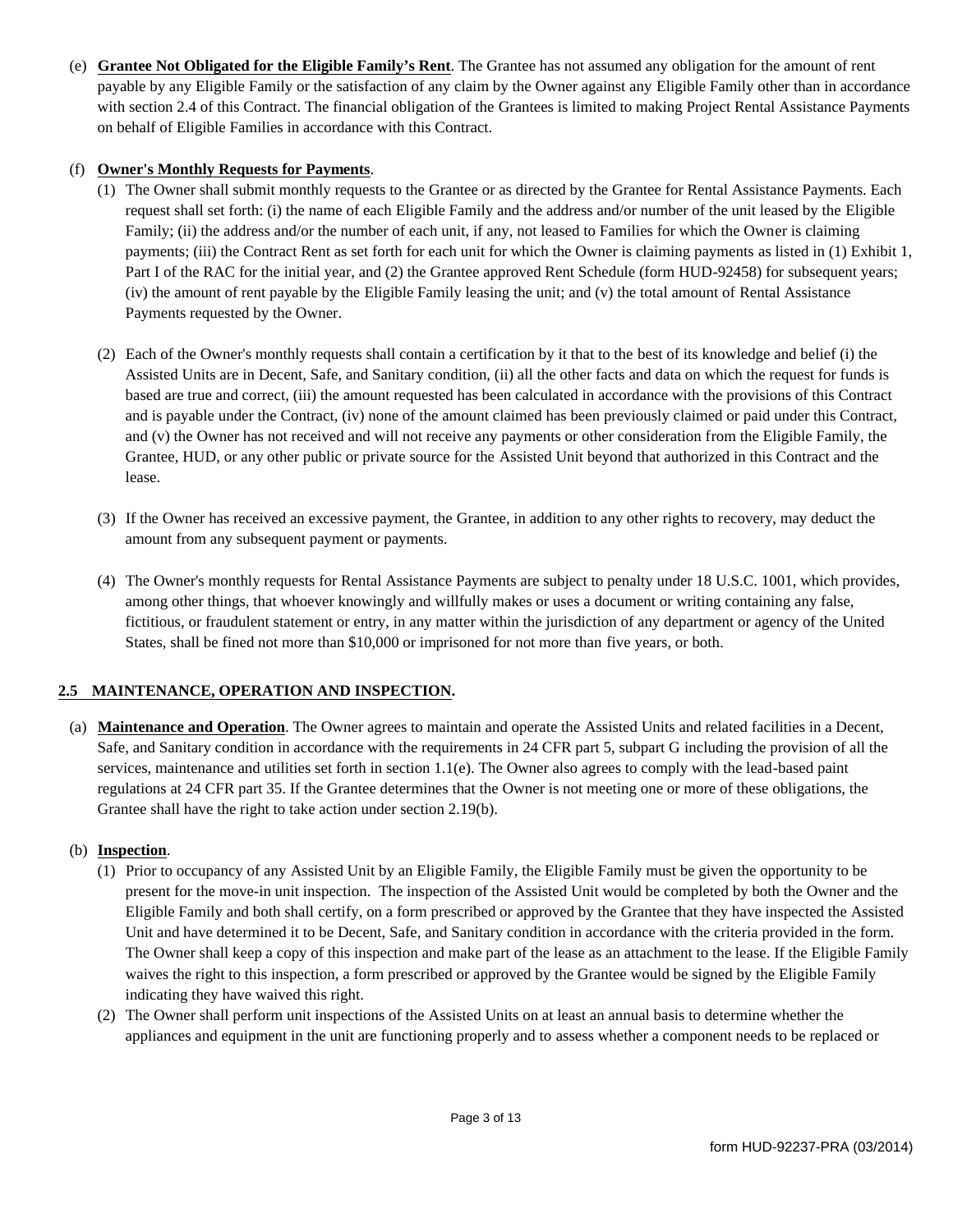repaired. This will ensure that the Owner is meeting its obligation to maintain the Assisted Units in Decent, Safe, and Sanitary condition.

- (3) In addition to annual Owner inspections described in  $2.5(b)(2)$  above, a physical inspection pursuant to Uniform Physical Condition Standards (UPCS) must also be performed of the Assisted Units and related facilities at a frequency that conforms to the property's other existing federal or state housing programs, but at least every 3 years, and at such other times as may be necessary. If multiple federal or state housing programs are layered at the property, the frequency of the physical inspection shall be determined by the most stringent UPCS standard, with a minimum of every 3 years.
- (c) Units Not Decent, Safe, and Sanitary. If the Grantee notifies the Owner that it has failed to maintain an Assisted Unit in a Decent, Safe, and Sanitary condition and the Owner fails to take corrective action within the time prescribed in the notice, the Grantee may exercise any of its rights or remedies under the Contract, including reduction or suspension of Rental Assistance Payments.
- (d) Notification of Abatement. Any reduction or suspension of Rental Assistance Payments shall be effective as provided in written notification to the Owner. The Owner shall promptly notify the Eligible Family of any such abatement.
- (e) Overcrowded and Underoccupied Units. Where the Grantee determines a unit is larger or smaller than appropriate for an Eligible Family, the Owner agrees to correct the situation in accordance with PRA Program requirements and HUD guidelines in effect at the time of the determination.
- (f) Accessibility Requirements. The Owner agrees to maintain the Assisted Units and related facilities in compliance with the following accessibility requirements as applicable at the time of construction or rehabilitation: The Uniform Federal Accessibility Standards at 24 CFR 40.7, section 504 of the Rehabilitation Act of 1973 as implemented by 24 CFR part 8, the design and construction requirements of the Fair Housing Act and HUD's implementing regulations at 24 CFR part 100.

### 2.6 FINANCIAL REQUIREMENTS.

The Grantee is required to submit to HUD audited annual financial statements that comply with the requirements of OMB Circular A-133. The Grantee shall establish control measures with the Owner to meet the Grantee's financial requirements. The Owner agrees to the Grantee's control measures.

### 2.7 INITIAL RENTS; RENT ADJUSTMENTS; UTILITY ALLOWANCE.

(a) With respect to the initial rents, Grantee and Owner agrees that in no circumstance may the initial RAC rent level exceed the applicable Section 8 Fair Market Rent (FMR) level as determined by HUD, unless such rent level is substantiated by a market study that has been prepared in accordance with the requirements of a state housing agency, Chapter 9 of HUD's Section 8 Renewal Guide or as approved by HUD. In cases where the initial RAC rent level exceeds applicable Fair Market Rent, Exhibit 1 shall identify how the initial rent settings were determined, as approved by HUD.

### (b) Annual Adjustments.

- (1) After initial rent setting made in the first year of the Contract, subsequent rents shall be adjusted annually based on [CHECK **ONE BOX ONLY]:** 
	- HUD's Operating Cost Adjustment Factor (OCAF).
	- Other operating cost index as has been adopted by the Grantee for purposes of subsidizing affordable housing, as approved by HUD and as further described in Exhibit 2.
	- Other means as may be approved by HUD, and as further described in Exhibit 2.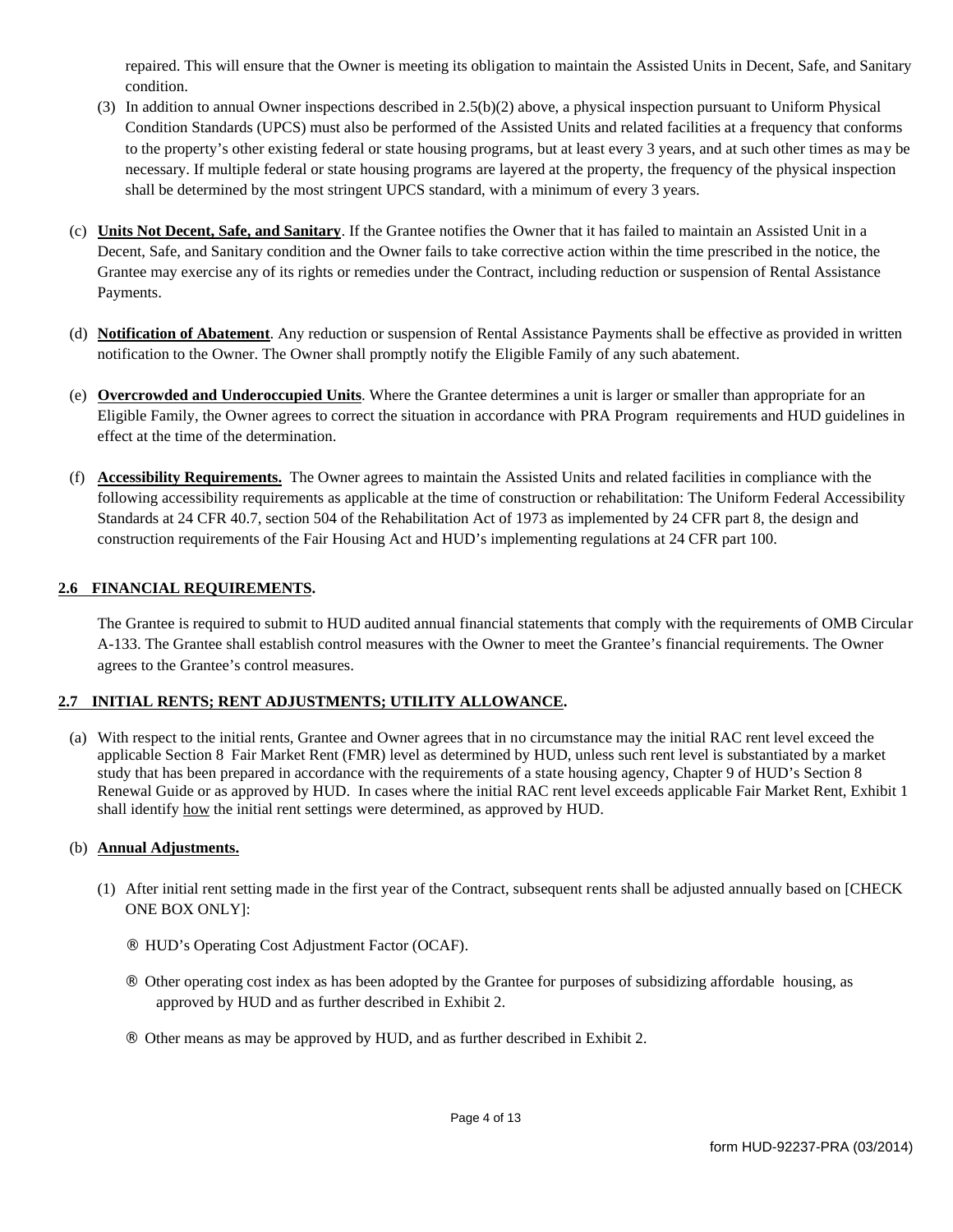- (2) Upon request from the Owner to the Grantee, Contract Rents will be adjusted on the anniversary date of the Contract in accordance with this Contract. Within the first year of the Contract and with approval from HUD, the Owner may request to align their Contract anniversary date with the existing federal or state housing programs layered at the property.
- (3) Contract Rents may be adjusted upward or downward, as may be appropriate; however, in no case shall the annual adjustment result in Contract Rents less than the Contract Rents on the effective date of the Contract.
- (c) Funding of Adjustments. Rental Assistance Payments will be made in amounts commensurate with Contract Rent adjustments under this section up to the maximum amount authorized under section  $2.3(a)$  of this Contract.
- (d) Overall Limitation. Notwithstanding any other provision of this Contract, adjustments after Contract execution shall not result in higher rents charged for Assisted Units as compared to the unassisted units, as determined by Grantee.
- (e) Incorporation of Rent Adjustment. Any adjustment in Contract Rents shall be incorporated into a Rental Schedule (form HUD-92458) establishing the effective date of the adjustment.

### (f) Utility Allowance.

- (1) If there is a utility allowance, the utility analysis methodology shall be reviewed and if needed adjusted annually based on [CHECK ONE BOX ONLY AND ATTACH UTILITY POLICY IN EXHIBIT 2]:
	- **HUD Multifamily Housing Policy**
	- Public Housing Authority Policy
	- Rural Housing Services (RHS) Policy
	- **State or Local Housing Agency**
	- Other means as may be approved by HUD, and as further described in Exhibit 2

### 2.8 LEASING OF UNITS.

(a) Compliance with Equal Opportunity Requirements. Projects shall be managed and in accordance with all applicable EEO requirements.

### (b) Security Deposits.

- (1) The Owner may collect a security deposit from the family.
- (2) The Owner must comply with HUD Security Deposit requirements, which may change from time to time, regarding security deposits from a tenant.
- (3) When the family moves out of the contract unit, the Owner, subject to State and local law, may use the security deposit, including any interest on the deposit, in accordance with the lease, as reimbursement for any unpaid tenant rent, damages to the unit or other amounts which the family owes under the lease. The Owner must give the family a written list of all items charged against the security deposit and the amount of each item. After deducting the amount used as reimbursement to the Owner, the Owner must promptly refund the full amount of the balance to the family.
- (4) If security deposit is not sufficient to cover amounts the family owes under the lease, the Owner may seek to collect the balance from the tenant.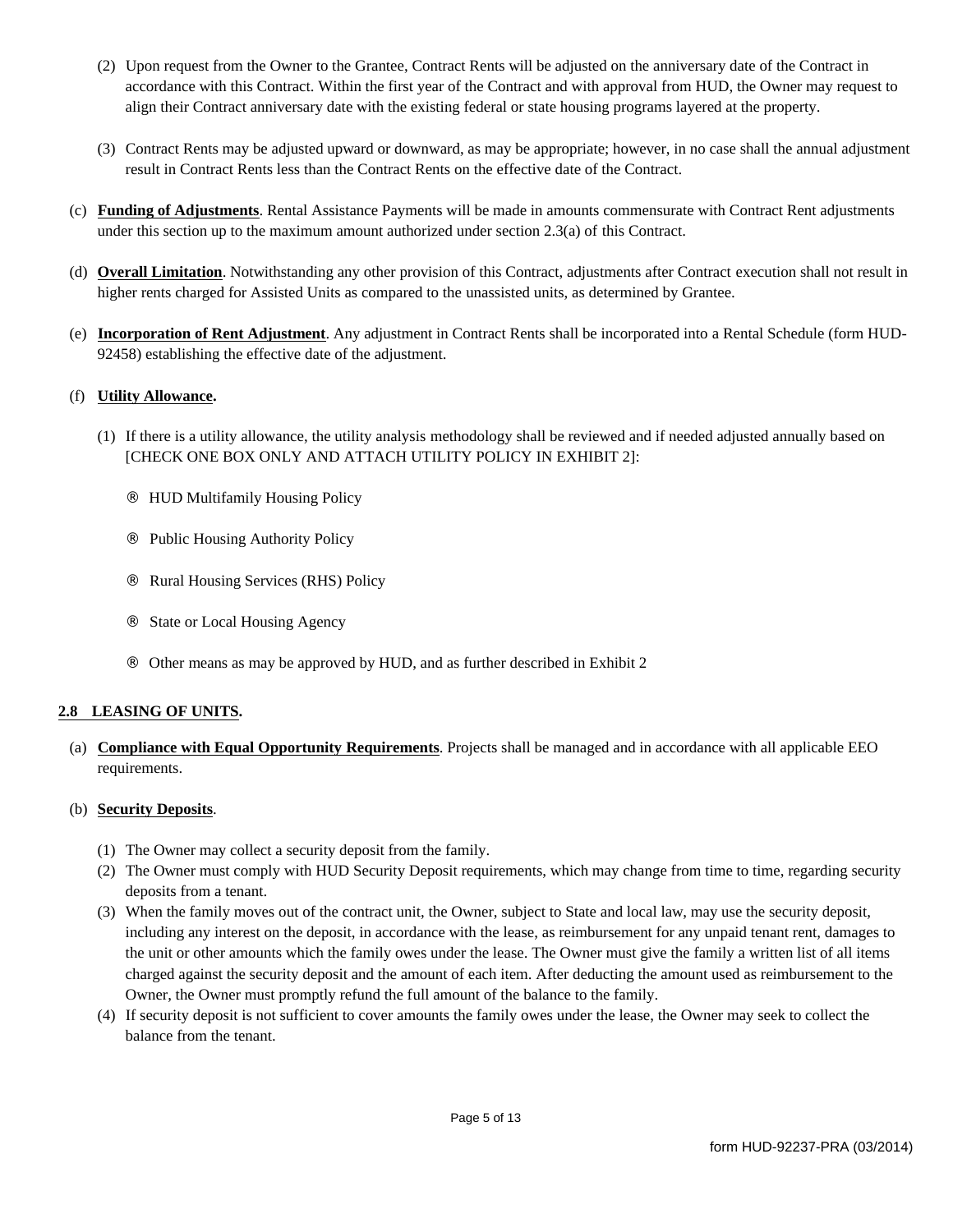### (c) Eligibility, Selection and Admission of Families.

- (1) The Owner shall be responsible for the screening of Eligible Families in accordance with a grantee-approved tenant selection plan, from among those referred to the Owner by the Grantee or their designee. Additionally, Owner shall be responsible for the determination of income eligibility of applicants, computation of the amount of Rental Assistance Payments on behalf of each selected Eligible Family and of total Eligible Family contributions and recordkeeping in accordance with applicable HUD regulations and requirements.
- (2) The Owner shall not charge any Eligible Family any amount in excess of the total Eligible Family contribution.
- (3) The Owner must lease Assisted Units only to Eligible Families. The Owner must inform the Grantee or their designee of a vacancy and hold the unit open for a reasonable period of time. If no Eligible Tenants are identified within a reasonable period of time, as determined by the Grantee, the Owner may lease the unit to families which are not eligible for the PRA Program; this household is not entitled to the benefit of the rental assistance. If the number of occupied PRA Assisted Units at the property falls below the Total Number of Assisted Units listed in Exhibit 1 of Part I of the RAC, the Owner will designate the next available appropriate unit as an Assisted Unit until the total number of occupied PRA Assisted Units meets the Total Number of Assisted Units listed in Exhibit 1 or Part I of the RAC.
- (4) The Lease entered into between the Owner and the Eligible Family shall be on the form as prescribed by HUD.
- (5) (i) The Owner shall make a reexamination of Eligible Family income, composition, and the extent of medical or other unusual expenses incurred by the Eligible Family at least annually, and appropriate redeterminations shall be made by the Owner of the amount of Eligible Family contribution and the amount of Rental Assistance Payment, in accordance with applicable HUD regulations and requirements.
	- (ii) If an Eligible Family reports a change in income or other circumstances that would result in a decrease/increase of total Eligible Family contribution between regularly scheduled reexaminations, the Owner, upon receipt of verification of the change, must promptly make appropriate adjustments in the total Eligible Family contribution.
	- (iii) An Eligible Family's eligibility for Rental Assistance Payments continues until the total Eligible Family contribution equals the total housing expense for the unit it occupies. The termination of availability at this point will not affect the Eligible Family's other rights under the lease nor preclude resumption of payments as a result of later changes in income or other circumstances during the term of this Contract.
- (6) The Owner shall maintain as confidential all information relating to PRA Demo applicants and Eligible Families, the disclosure of which would constitute an unwarranted invasion of personal privacy.
- (d) Rent Redetermination after Adjustment in Utility Allowance. Consistent with section 2.7 and any HUD administrative requirements related to Utility Allowance, Owner agrees to adjust the rents of assisted Eligible Families in cases where there is a Utility Allowance adjustment.
- (e) Processing of Applications and Complaints. The Owner shall process applications for admission, notifications to applicants, and complaints by applicants in accordance with applicable Grantee requirements and shall maintain records and furnish such copies or other information as may be required by HUD or the Grantee.
- (f) Review: Incorrect Payments. In making Rental Assistance Payments to Owners, the Grantee will review the Owner's determinations under this section. If as a result of reviews, audits or information received by the Grantee, it is determined that the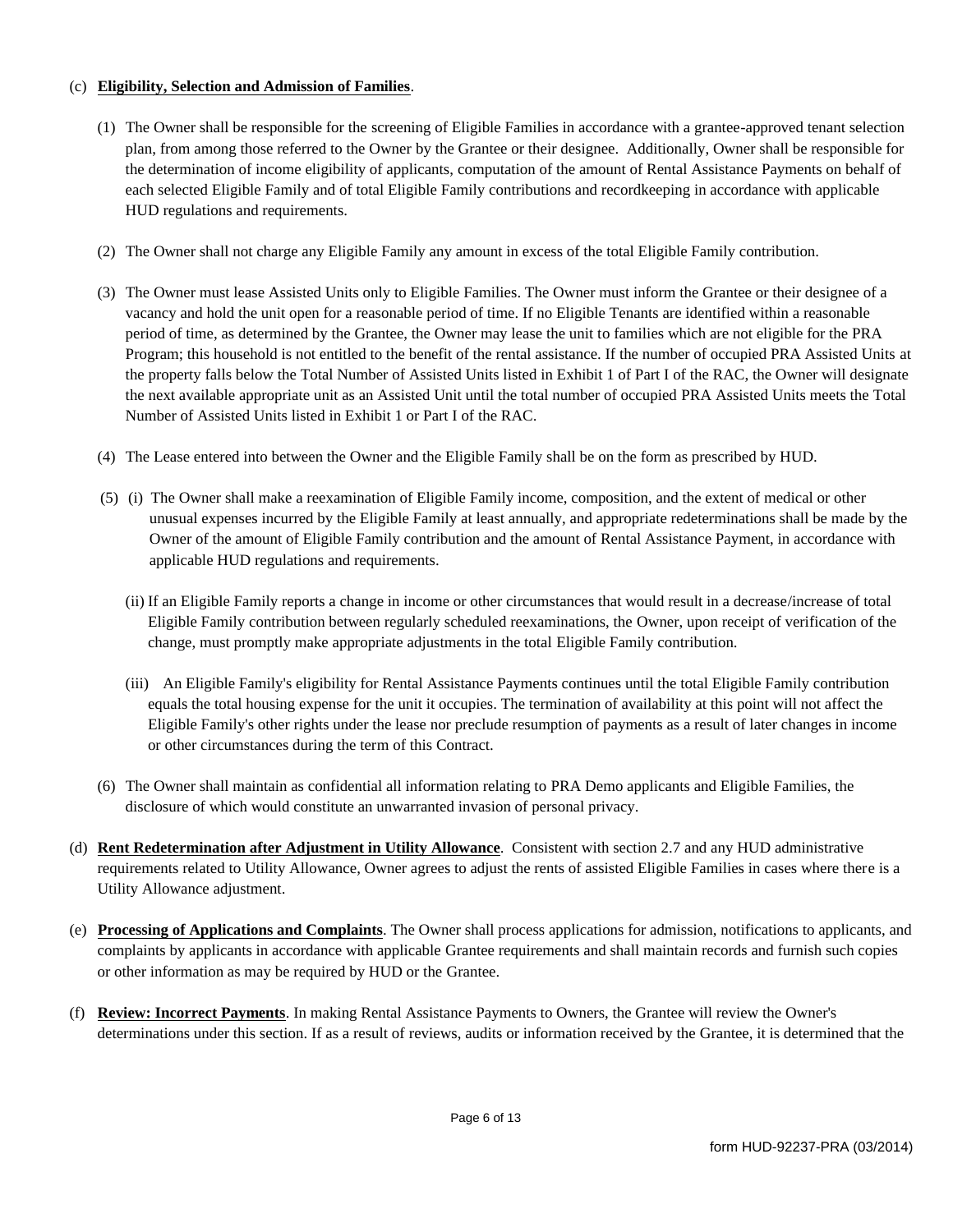Owner has received improper or excessive Rental Assistance Payments, the Grantee shall have the right to deduct the amount of such overpayments from any amounts otherwise due the Owner, or otherwise effect recovery.

### 2.9 TERMINATION OF TENANCY OR PRA DEMO RENTAL ASSISTANCE BY THE OWNER.

The Owner agrees not to terminate any tenancy of or assistance on behalf of an assisted Eligible Family except in accordance with the lease, all applicable HUD regulations and other requirements in effect at the time of the termination, and any State and local law.

### 2.10 NONDISCRIMINATION.

- (a) General. The Owner shall not in the selection of Eligible Families, in the provision of services, or in any other manner, discriminate against any person on the grounds of race, color, creed, religion, sex, handicap, familial status, or national origin.
- (b) The Fair Housing Act. The Owner shall comply with all requirements imposed by the Fair Housing Act, which prohibits discrimination in the sale, rental, financing and advertising of housing on the basis of race, color, religion, sex, handicap, familial status, or national origin, and any related rules and regulations.
- (c) Title VI of the Civil Rights Act of 1964 and Executive Order 11063. The Owner shall comply with all requirements imposed by Title VI of the Civil Rights Act of 1964, 42 U.S.C. 2000d. et seq.; the HUD Regulations issued thereunder, 24 CFR, Subtitle A, Part 1; the HUD requirements pursuant to these regulations; and Executive Order 11063 and any regulations and requirements issued thereunder, to the end that, in accordance with that Act, Executive Order 11063, and the regulations and requirements of HUD, no person in the United States shall, on the grounds of race, color, creed, or national origin, be excluded from participation in, or be denied the benefits of, the Rental Assistance Payments Program, or be otherwise subjected to discrimination. This provision is included pursuant to the regulations of HUD, 24 CFR, Subtitle A, Part 1 issued under Title VI of the Civil Rights Act of 1964, HUD regulations issued pursuant to Executive Order 11063 and the HUD requirements pursuant to the regulations. The obligation of the Owner to comply therewith inures to the benefit of the United States of America, HUD, any of which shall be entitled to invoke any remedies available by law to redress any breach or to compel compliance by the Owner.
- (d) Section 504 of the Rehabilitation Act of 1973. The Owner shall comply with all the requirements imposed by section 504 of the Rehabilitation Act of 1973, as amended, and any related rules and regulations. Section 504 provides that no qualified handicapped person shall, on the basis of handicap, be excluded from participation in, be denied the benefits of, or otherwise be subjected to discrimination under any program or activity which receives or benefits from Federal financial assistance. Accordingly, the Owner shall not discriminate against any qualified handicapped person on the basis of handicap.

### (e) **Employees of Owner.**

- (1) In carrying out the obligations under this Contract, the Owner will not discriminate against any employee or applicant for employment because of race, color, creed, religion, sex, handicap, familial status, or national origin. The Owner will take affirmative action to ensure that applicants are employed, and that employees are treated during employment, without regard to race, color, creed, religion, sex, handicap, familial status, or national origin. Such action shall include, but not be limited to, the following: employment, upgrading, demotion, or transfer; recruitment or recruitment advertising; layoff or termination; rates of pay or other forms of compensation; and selection for training, including apprenticeship.
- (2) The Owner agrees to post in conspicuous places, available to employees and applicants for employment, notices to be provided by HUD setting forth the provisions of this nondiscrimination clause. The Owner will in all solicitations or advertisements for employees placed by or on behalf of the Owner state that all qualified applicants will receive consideration for employment without regard to race, color, creed, religion, sex, handicap, familial status, or national origin.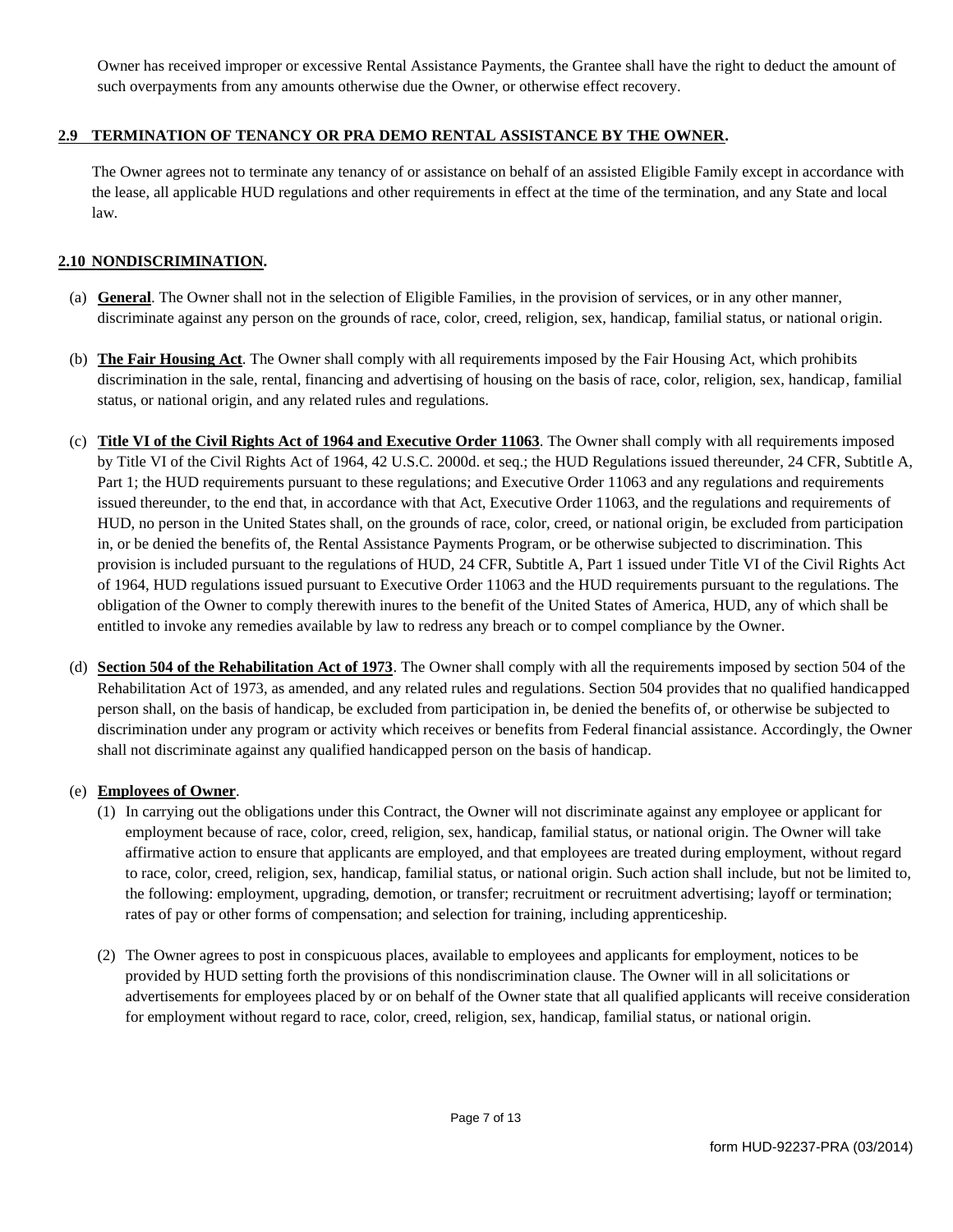### 2.11 COOPERATION IN EQUAL OPPORTUNITY COMPLIANCE REVIEWS.

The Owner and the Grantee agree to cooperate with HUD in the conducting of compliance reviews and complaint investigations pursuant to or permitted by all applicable civil rights statutes, Executive Orders, and rules and regulations.

### 2.12 FLOOD INSURANCE.

Flood insurance is required in areas designated by FEMA's Flood Insurance Rate Maps as the 100-year floodplain. If Food insurance is required, the Owner agrees that the project will be covered, during its anticipated economic or useful life, by flood insurance under the National Insurance Program in an amount at least equal to its development or project cost (less estimated land cost) or to the maximum limit of coverage made available with respect to the particular type of property under the National Flood Insurance Act of 1968, whichever is less.

### 2.13 CLEAN AIR ACT AND FEDERAL WATER POLLUTION CONTROL ACT.

In compliance with regulations issued by the Environmental Protection Agency (EPA), 40 CFR part 15, pursuant to the Clean Air Act, as amended ("Air Act"), 42 U.S.C. 7401, et seq., the Federal Water Pollution Control Act, as amended ("Water Act"), 33 U.S.C. 1251, et seq., and Executive Order 11738, the Owner agrees to:

- (a) Not utilize any facility in the performance of this Contract or any nonexempt subcontractor which is listed on the EPA List of Violating Facilities pursuant to section 15.20 of the regulations;
- (b) Promptly notify the Grantee of the receipt of any communication from the EPA indicating that a facility to be utilized for the Contract is under consideration to be listed on the EPA List of Violating Facilities;
- (c) Comply with all the requirements of section 114 of the Air Act and section 308 of the Water Act relating to inspection, monitoring, entry, reports, and information, as well as all other requirements specified in section 114 of the Air Act and section 308 of the Water Act, and all regulations and guidelines issued thereunder; and
- (d) Include or cause to be included the provisions of this Contract in every nonexempt subcontract, and take such action as HUD may direct as a means of enforcing such provisions.

### 2.14 REPORTS AND ACCESS TO PREMISES AND RECORDS.

- (a) The Owner shall furnish any information and reports pertinent to this Contract as reasonably may be required from time to time by HUD and the Grantee.
- (b) The Owner shall permit HUD and the Grantee or any of their duly authorized representatives to have access to the premises and, for the purpose of audit and examination, to have access to any books, documents, papers and records of the Owner that are pertinent to compliance with this Contract, including the verification of information pertinent to the Rental Assistance Payments.

### 2.15 DISPUTES.

(a) Grantee's determinations with respect to the Assisted Units which are consistent with this Agreement and any applicable HUD requirements will generally not be overturned by HUD. Grantee and Owner are encouraged to resolve disputes through negotiations and mediation, if necessary. However, in the event a dispute may lead to potential default by either party resulting from an ambiguity under this Agreement, the Grantee and the Owner may submit to HUD a request for clarification of the contract term(s) or utilize an alternative dispute resolution process agreed to by both parties and implemented consistent with this section of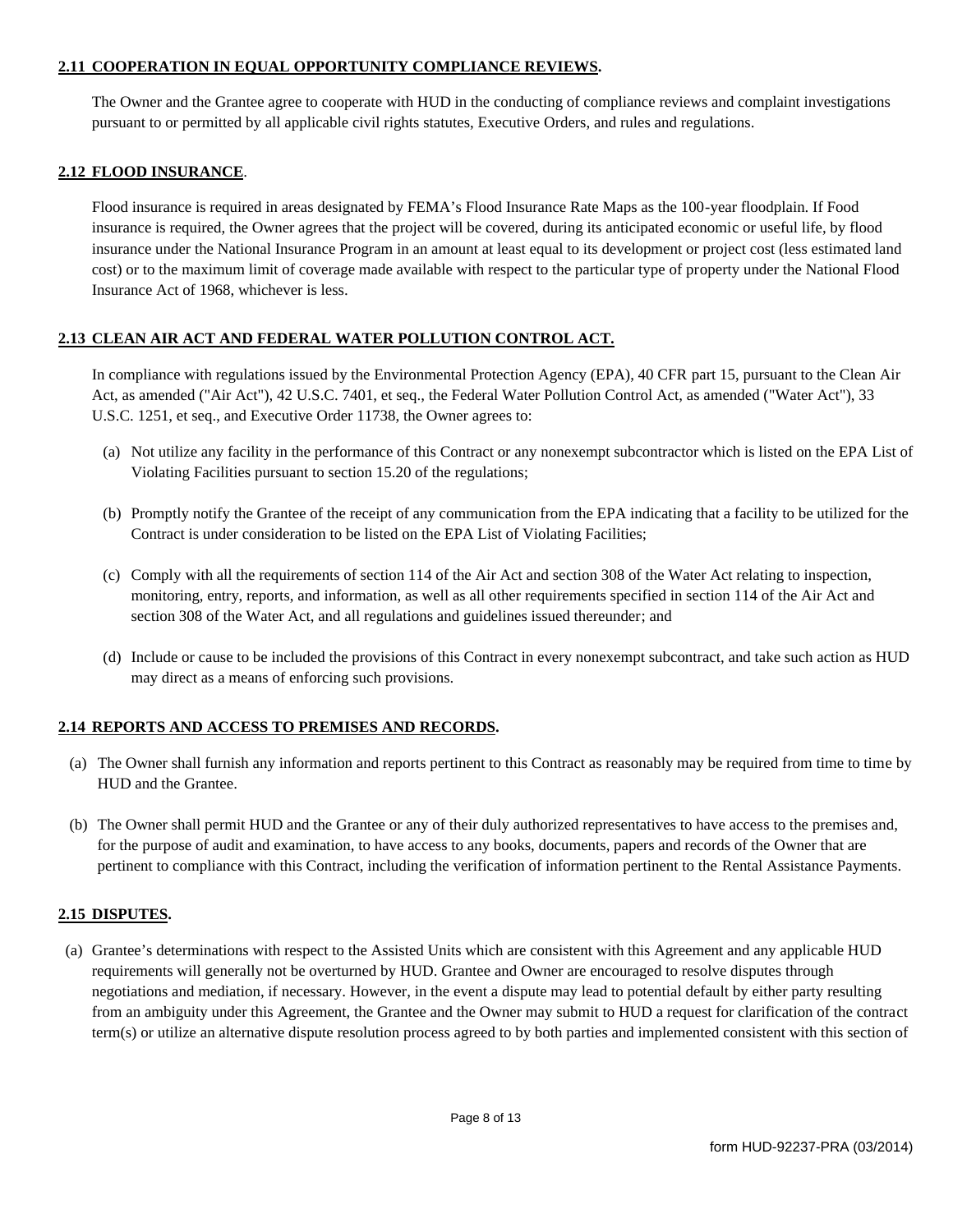the RAC. Grantee and the Owner shall explain in writing the underlying facts and the contract term(s) in dispute. HUD shall review the inquiry and: (i) agree that a contract term ambiguity exists and make a final determination on the matter; or (ii) conclude no contract term ambiguity exists or conclude the dispute is outside the scope of HUD review and make no determination as to the issue(s) presented.

(b) The decision of the HUD will not be reviewable unless, within 30 calendar days from the date of receipt of the HUD determination, either party mails or otherwise furnishes to the Secretary of Housing and Urban Development a written appeal with written justification. Both parties shall proceed diligently with the performance of the Contract and in accordance with the decision of HUD pending resolution of the appeal.

# 2.16 INTEREST OF MEMBERS, OFFICERS, OR MEMBERS OF LOCAL GOVERNING BODY, OR OTHER PUBLIC **OFFICIALS:**

- (a) No person or entity in the following clauses shall have an interest, direct or indirect, in this Agreement or in any proceeds or benefits arising from it, during his or her tenure or for one year thereafter.
	- (1) any member or officer of the Grantee, except where his or her interest is as a tenant;
	- (2) (i) any employee of the Grantee who formulates policy or influences decisions with respect to the PRA Demo project:
		- (ii) any other employee of the Grantee, except where his or her interest is as a tenant;
	- (3) any member of the governing body or the executive officer of the locality (city or county) in which the project is situated;
	- (4) any member of the governing body or executive officer of the locality (city or county) in which the Grantee was activated;
	- (5) any other State or local public official (including State legislators), who exercise any functions or responsibilities with respect to the PRA Demo project;
	- (6) any Grantee, where any of its members, officers, or employees has a personal interest in the project (except an employee who does not formulate policy or influence decisions with respect to the PRA Demo project may have an interest as a tenant).
- (b) Members of the classes described in paragraph (a) who involuntarily acquire an interest in the PRA Demo program or in a PRA Demo project, or who had acquired prior to the beginning of their tenure any such interest, must disclose any interest or perspective interest to the Grantee and the HUD Headquarters and may, with appropriate justification, if consistent with State law, apply through the Grantee for a waiver. The Grantee will review the waiver request and forward their recommendation to HUD Headquarters.
- (c) No person to whom a waiver is granted shall be permitted (in his or her capacity as member of a class described in paragraph (a)) to exercise responsibilities or functions with respect to an Agreement or a Contract executed, or to be executed, on his or her behalf, or with respect to an Agreement or a Contract to which this person is a party.
- (d) The provisions of paragraphs (a) through (c) of this section shall not apply to a utility service if the rates are fixed or controlled by a governmental agency.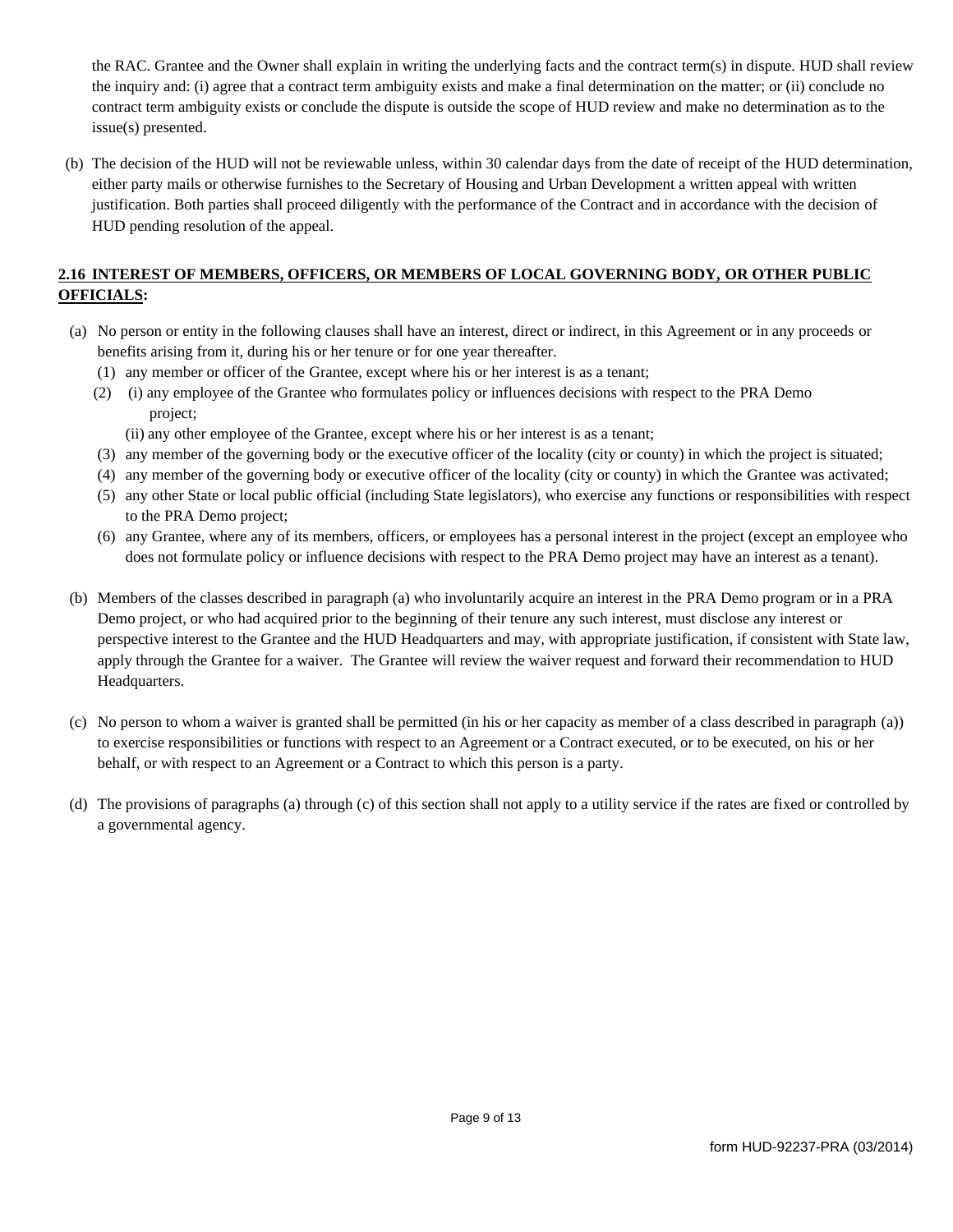### 2.17 INTEREST OF MEMBER OR DELEGATE TO CONGRESS.

No member of or delegate to the Congress of the United States of America or resident commissioner shall be admitted to any share or part of this Contract or to any benefits which may arise from it.

#### 2.18 ASSIGNMENT, SALE OR FORECLOSURE.

- (a) The Owner agrees that it has not made and will not make any sale, assignment, or conveyance or transfer in any fashion, of this Contract, without the prior written consent of Grantee which shall not be unreasonably withheld.
- (b) The Owner and the party signing this Contract on behalf of the Owner represent that they have the authority of all of the parties having ownership interests in the Owner to agree to this provision on their behalf and to bind them with respect to it.
- (c) Except where otherwise approved by Grantee, this Contract shall continue in effect and Rental Assistance Payments will continue in accordance with the terms of the Contract in the event:
	- (1) Of assignment, sale, or other disposition of the project or this Contract,
	- (2) Of foreclosure, including foreclosure by HUD,
	- (3) Of assignment of the mortgage or deed in lieu of foreclosure,
	- (4) The Grantee or HUD takes over possession, operation or ownership,

### 2.19 DEFAULTS BY GRANTEE AND/OR OWNER.

#### (a) Rights of Owner if Grantee Defaults under Contract.

- (1) Events of Default. The occurrence of any of the following events constitutes a default:
	- (i) If the Grantee fails to perform or observe any term or condition of this Contract;
	- (ii) If the Contract is held to be void, voidable, or ultra vires;
	- (iii) If the power or right of the Grantee to enter into the Contract is drawn into question in any legal proceeding.
- (2) Owner Request for HUD Determination of Default. If the Owner believes that an event as specified in paragraph (a)(1) has occurred, and the Owner is not in default, the Owner may, within 30 days of the initial occurrence of the event:
	- (i) Notify HUD of the occurrence of the event;
	- (ii) Provide supporting evidence of the default and of the fact that the Owner is not in default; and
	- (iii) Request HUD to determine whether there has been a default.
- (3) HUD Determination of Default and Curing of Default. HUD, after notice to the Grantee giving it a reasonable opportunity to take corrective action, or to demonstrate that it is not in default, shall make a determination whether the Grantee is in default and whether the Owner is not in default. If HUD determines that the Grantee is in default and that the Owner is not, HUD shall take appropriate action to require the Grantee to cure the default. If necessary for the prompt continuation of the project, HUD may assume the Grantee's rights and obligations under the Contract. HUD may, subject to appropriations and its ability to recover funds from the Grantee, pay Rental Assistance Payments with respect to the Assisted Units in accordance with this Contract until reassigned to another Grantee or returned to the original Grantee under this Agreement. All rights and obligations of the Grantee assumed by HUD will be returned to the same or another Grantee:
	- (i) when HUD is satisfied that all defaults have been cured and that the Assisted Units will thereafter be administered in accordance with all applicable requirements, or
	- (ii) when the Contract is at an end, whichever occurs sooner.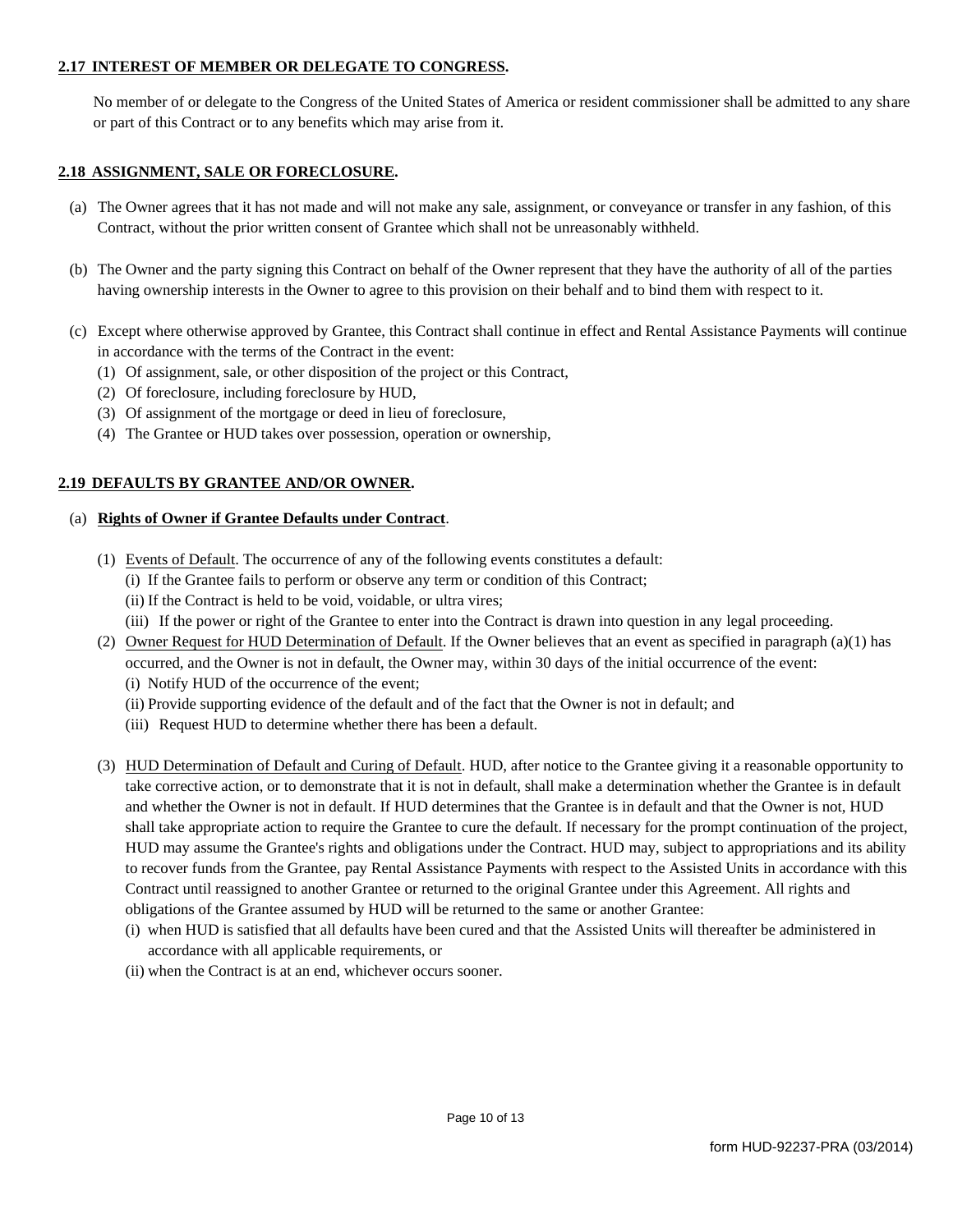(4) Enforcement by Owner. The provisions of this paragraph (a) are made for the benefit of the Owner and the Owner's other assignees, if any, who have been specifically approved by HUD prior to the assignment. These provisions shall be enforceable by these parties against HUD by suit at law or in equity.

# (b) Rights of Grantee and HUD if Owner Defaults under Contract.

- (1) Events of Default. A default by the Owner under this Contract shall result if:
	- (i) The Owner has violated or failed to comply with any provision of, or obligation under, this Contract or of any Lease, including failure to correct any deficiencies identified by the Grantee in connection with any inspection; or
	- (ii) The Owner has asserted or demonstrated an intention not to perform some or all of its obligations under this Contract or under any Lease.
- (2) Grantee Determination of Default. Upon a determination by the Grantee that a default has occurred, the Grantee shall notify the Owner of:
	- (i) The nature of the default,
	- (ii) The actions required to be taken and the remedies to be applied on account of the default (including actions by the Owner to cure the default), and
	- (iii) The time within which the Owner shall respond with a showing that all the required actions have been taken.

If the Owner fails to respond or take action to the satisfaction of the Grantee, the Grantee shall have the right to take corrective action to achieve compliance, in accordance with paragraph  $(b)(3)$  or take other corrective action to achieve compliance in its discretion, or as directed by HUD).

- (3) Corrective Actions. Pursuant to paragraph  $(b)(2)$  of this section the Grantee, in its discretion may take the following corrective actions:
	- (i) Bring any action necessary to enforce any obligations of the Owner growing out of the project operation
	- (ii) Apply to any court, State or Federal, for specific performance of this Contract, for an injunction against any violation of the Contract for such other relief as may be appropriate.
	- (iii) Reduce or suspend Rental Assistance Payments.
	- (iv) Recover any overpayments.
- (4) HUD Rights.
	- (i) Notwithstanding any other provisions of this Contract, in the event HUD determines that the Owner is in default of its obligations under the Contract, HUD shall notify Grantee, who shall take action on behalf of HUD. In the event that the Grantee does not take appropriate action as determined by HUD, HUD shall have the right, after notice to the Owner, the trustee, if any, and the Grantee giving them a reasonable opportunity to take corrective action, to proceed in accordance with paragraph  $(b)(3)$ .
	- (ii) In the event HUD takes any action under this section, the Owner and the Grantee hereby expressly agree to recognize the rights of HUD under this Contract to the same extent as if the action(s) were taken by the Grantee.
- (c) Remedies Not Exclusive and Non-Waiver of Remedies. The availability of any remedy under this Contract shall not preclude the exercise of any other remedy under this Contract or under any provisions of law, nor shall any action taken in the exercise of any remedy be considered a waiver of any other rights or remedies. Failure to exercise any right or remedy shall not constitute a waiver of the right to exercise that or any other right or remedy at any time.

### **2.20 LEGAL RELATIONSHIP**

The Owner is not the agent of the HUD. The RAC contract does not create or affect any relationship between HUD and any lender to the Owner or any suppliers, employees, contractors or subcontractors used by the Owner in connection with the implementation of the RAC contract.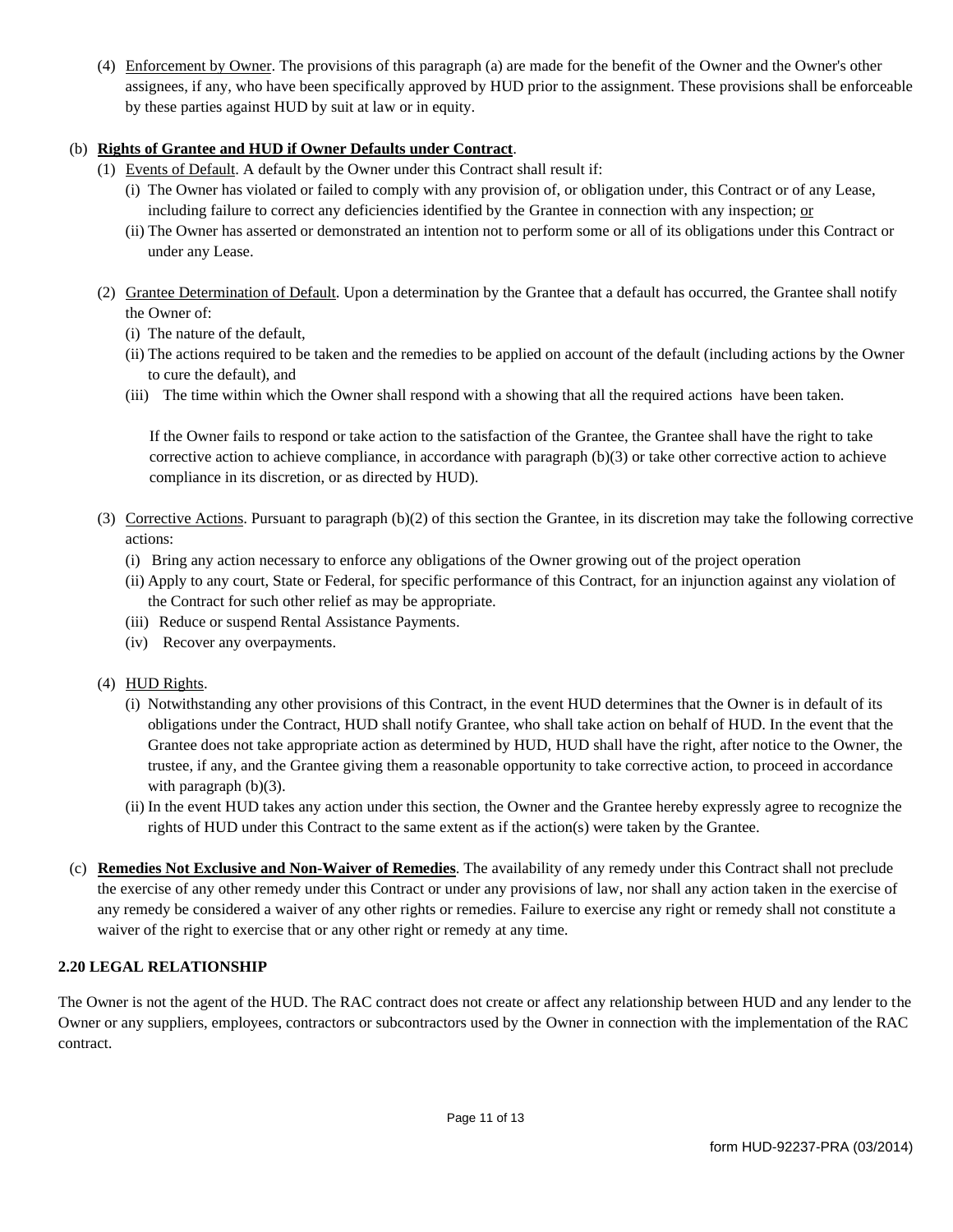Exhibit 1: Initial Rent Setting Methodology, where applicable. [Exhibit 1 is not required if the initial RAC rent level does not exceed the applicable Section 8 Small Area Fair Market Rent or Fair Market Rent (FMR) level as determined by HUD.]